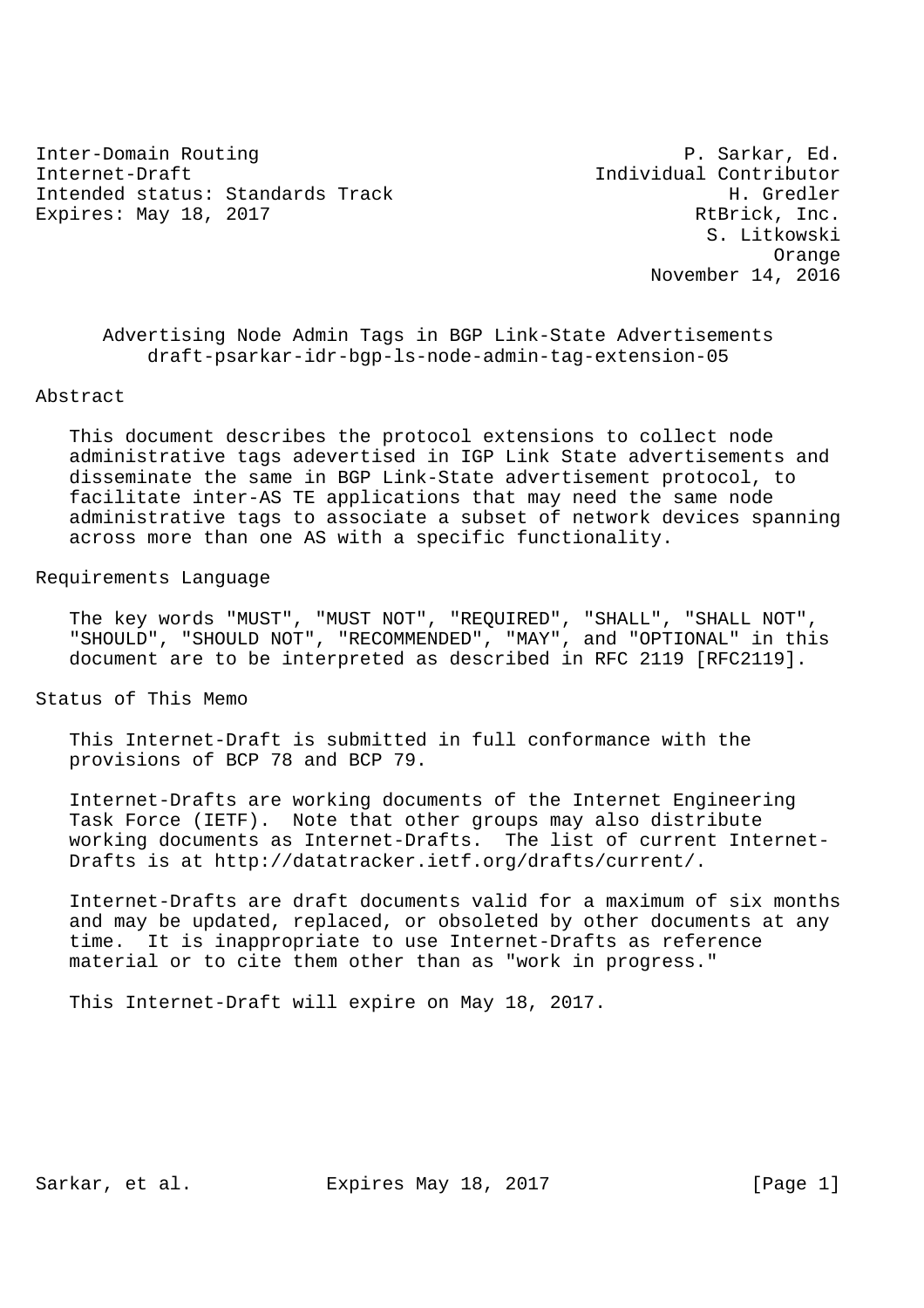### Copyright Notice

 Copyright (c) 2016 IETF Trust and the persons identified as the document authors. All rights reserved.

 This document is subject to BCP 78 and the IETF Trust's Legal Provisions Relating to IETF Documents (http://trustee.ietf.org/license-info) in effect on the date of publication of this document. Please review these documents carefully, as they describe your rights and restrictions with respect to this document. Code Components extracted from this document must include Simplified BSD License text as described in Section 4.e of the Trust Legal Provisions and are provided without warranty as described in the Simplified BSD License.

Table of Contents

| 2 <sub>1</sub><br>Per-Node Administrative Tag                                                                                                                                                                                                           |     |
|---------------------------------------------------------------------------------------------------------------------------------------------------------------------------------------------------------------------------------------------------------|-----|
| BGP-LS Extensions for Per-Node Administrative Tags<br>$\mathcal{R}$                                                                                                                                                                                     | 5   |
| 3.1.                                                                                                                                                                                                                                                    | 5   |
| 4.                                                                                                                                                                                                                                                      |     |
| 5.                                                                                                                                                                                                                                                      | 8   |
| б.                                                                                                                                                                                                                                                      | 8   |
| Manageability Considerations<br>7.                                                                                                                                                                                                                      | 9   |
| 7.1. Operational Considerations                                                                                                                                                                                                                         | 9   |
|                                                                                                                                                                                                                                                         | 9   |
| 8.<br>TLV/Sub-TLV Code Points Summary                                                                                                                                                                                                                   | 9   |
| 9.                                                                                                                                                                                                                                                      | 9   |
| 10.                                                                                                                                                                                                                                                     | 9   |
|                                                                                                                                                                                                                                                         | 9   |
| Normative References                                                                                                                                                                                                                                    | 9   |
| Informative References<br>11.2.                                                                                                                                                                                                                         | 1 O |
| 11.3.                                                                                                                                                                                                                                                   | 1 O |
| Authors' Addresses<br>$\mathbf{1}$ , and a set of the set of the set of the set of the set of the set of the set of the set of the set of the set of the set of the set of the set of the set of the set of the set of the set of the set of the set of | 1 O |
|                                                                                                                                                                                                                                                         |     |

# 1. Introduction

 Advertising Node Administrative Tags in Link State protocols like IS- IS [RFC7917] and OSPF [RFC7777] allows adding an optional operational capability, that allows tagging and grouping of the nodes in a IGP domain. This, among other applications, allows simple management and easy control over route and path selection, based on local configured policies. However node administrative tags advertised in IGP advertisements let network operators associate nodes within a single AS (if not a single area). This limits the use of such node administrative tags and applications that need to associate a subset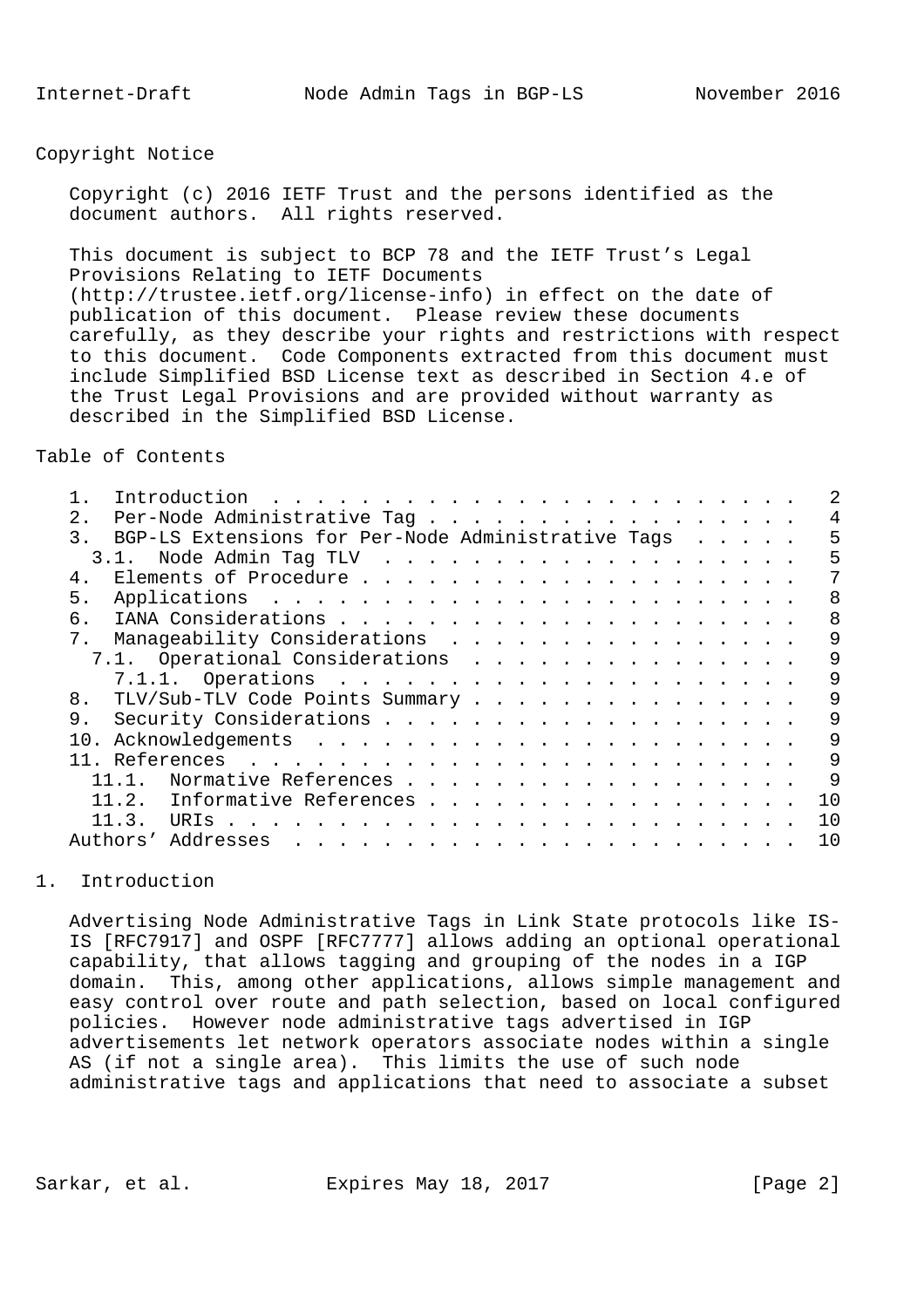of network devices spanning across multiple AS with a specific functionality cannot use them.

 To address the need for applications that require visibility into LSDB across IGP areas, or even across ASes, the BGP-LS address family/sub-address-family have been defined that allows BGP to carry LSDB information. The BGP Network Layer Reachability Information (NLRI) encoding format for BGP-LS and a new BGP Path Attribute called BGP-LS attribute are defined in [RFC7752]. The identifying key of each LSDB object, namely a node, a link or a prefix, is encoded in the NLRI and the properties of the object are encoded in the BGP-LS attribute. Figure 1 describes a typical deployment scenario. In each IGP area, one or more nodes are configured with BGP-LS. These BGP speakers form an IBGP mesh by connecting to one or more route reflectors. This way, all BGP speakers - specifically the route reflectors - obtain LSDB information from all IGP areas (and from other ASes from EBGP peers). An external component connects to the route-reflector to obtain this information (perhaps moderated by a policy regarding what information is sent to the external component, and what information isn't).



Figure 1: Link State info collection

 For the purpose of advertising node administrative tags within BGP Link-State advertisements, a new Node Attribute TLV to be carried in

Sarkar, et al. Expires May 18, 2017 [Page 3]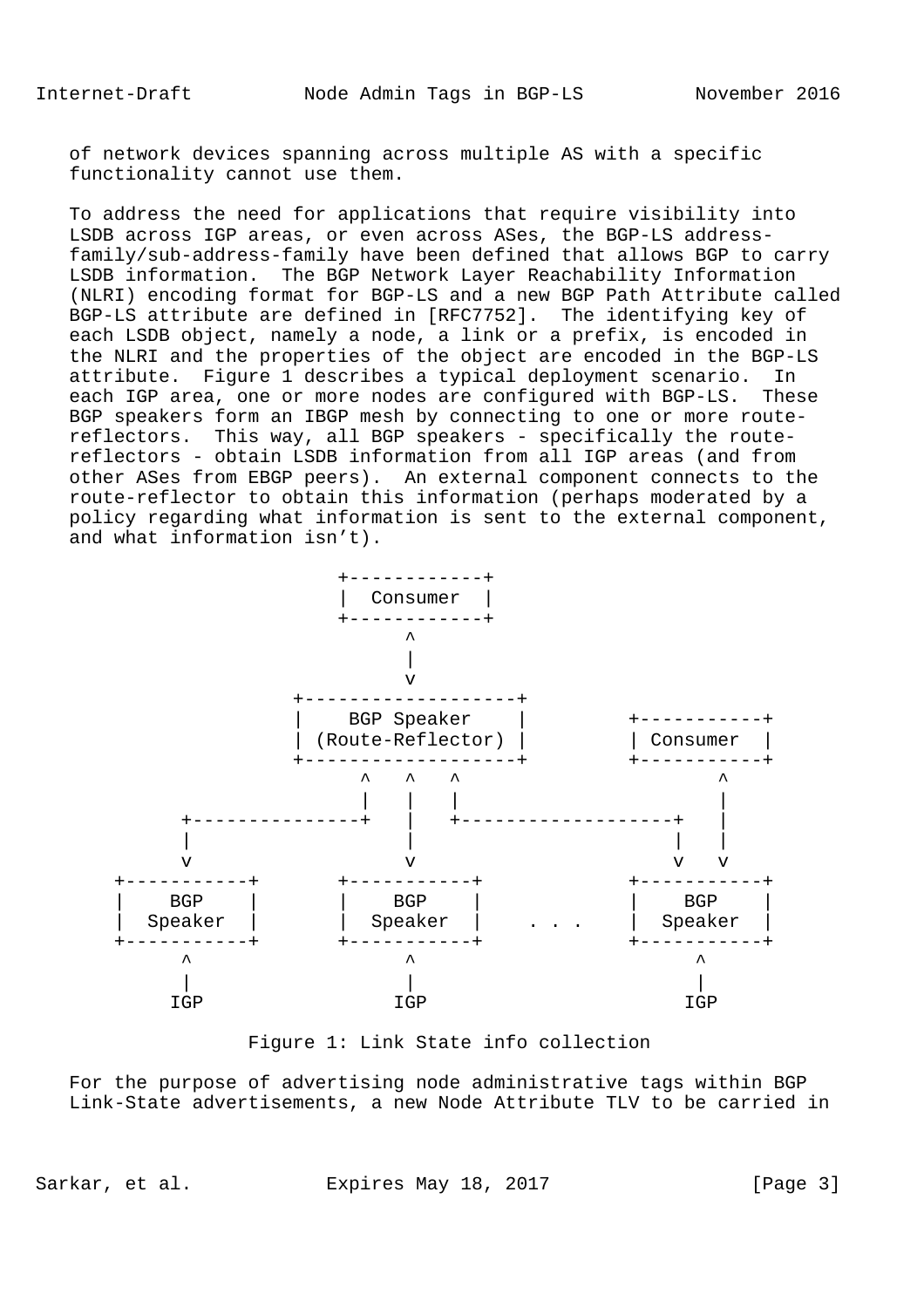the corresponding BGP-LS Node NLRI is proposed. For more details on the Node Attribute TLVs please refer to section 3.3.1 in [RFC7752]

# 2. Per-Node Administrative Tag

 An administrative Tag is a 32-bit integer value that can be used to identify a group of nodes in the entire routing domain. The new sub- TLV specifies one or more administrative tag values. A BGP Link- State speaker that also participates in the IGP link state advertisements exchange may learn one or more node administrative tags advertised by another router in the same IGP domain. Such BGP- LS speaker shall encode the same set of node administrative tags in the corresponding Node Attribute TLV representing the network device that originated the node administrative tags.

 The node administrative tags advertised in IGP link state advertisements will have either per-area(or levels in IS-IS)scope or 'global' scope. Operator may choose to a set of node administrative tags across areas (or levels in IS-IS) and another advertise set of node administrative tags within the specific area (or level). But evidently two areas within the same AS or two different may use the same node administrative tag for different purposes. In such case applications will need to distinguish between the per-area(or level) scoped administrative tags originated from a specific node against those originated from the same node with 'global' scope.

 A BGP-LS router in a given AS while copying the node administrative tags learnt from IGP link-state advertisements, MUST also copy the scope associated with the node administrative tags. Refer to Section 3.1 for how to encode the associated scope of a node administrative tags as well.

 To be able to distinguish between the significance of a per-area(or level) administrative tag learnt in one area, from that advertised in another area, or another AS, any applications receiving such a BGP-LS advertisements MUST consider the scope associated with each node administrative tag with 'per-area (or per-level) along with the area(or level in IS-IS) associated with corresponding IGP link state advertisement and the AS number associated with the originating node. The area(or level) associated with corresponding IGP link state advertisement and the AS number associated with the originating node can be derived from appropriate node attributes (already defined in BGP-LS [RFC7752]) attached with the corresponding Node NLRI.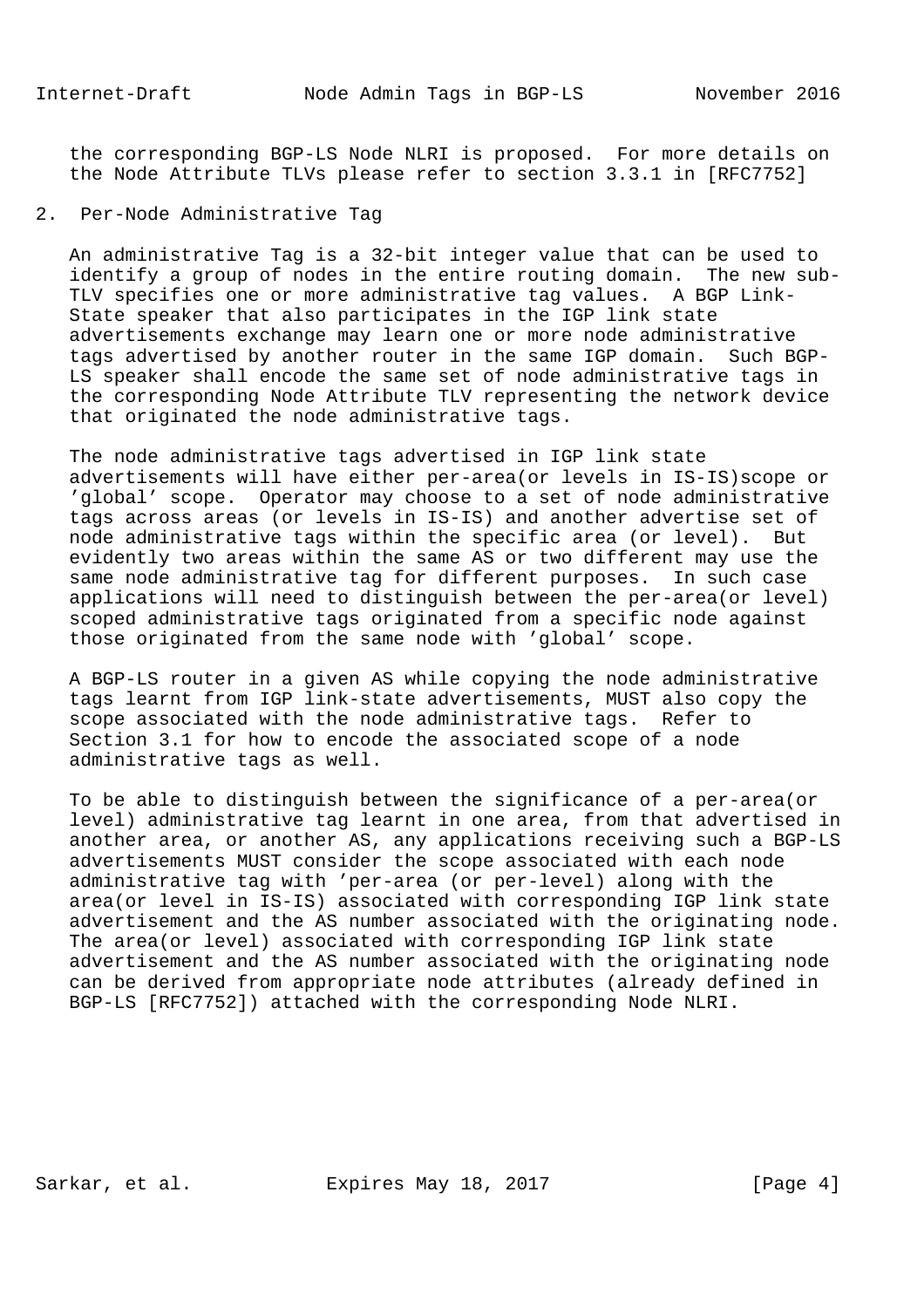## 3. BGP-LS Extensions for Per-Node Administrative Tags

 The BGP-LS NLRI can be a node NLRI, a link NLRI or a prefix NLRI. The corresponding BGP-LS attribute is a node attribute, a link attribute or a prefix attribute. BGP-LS [RFC7752] defines the TLVs that map link-state information to BGP-LS NLRI and BGP-LS attribute. This document adds an new Node Attribute TLV called 'Node Admin Tag TLV' to encode node administrative tags information.

 [RFC7917] defines the 'Node Admin Tag' sub-TLV in the Router Capability TLV (type 242) in IS-IS Link State PDUs to encode node administrative tags. Similarly [RFC7917] defines the 'Node Administrative Tag' TLV in OSPF Router Information LSAs to encode node administrative tags in OSPF Link State update packets. The node administrative tags TLVs learnt from the IGP link state advertisements of a specific node will all be inserted in a new Node Admin Tag TLV and added to the corresponding Node are mapped to the corresponding BGP-LS Node NLRI. Node administrative tags from IGP advertisements are mapped to the corresponding Node Admin Tag TLV in the following way.

| TLV Code<br>Point | Description           | Length   | IS-IS TLV<br>/sub-TLV | OSPF<br>LSA/TLV |
|-------------------|-----------------------|----------|-----------------------|-----------------|
| TBD               | Node Admin<br>Tag TLV | Variable | $242/TBD$ [1]         | RI-LSA/TBD      |

Table 1: Node Admin Tag TLV Mapping from IGP

3.1. Node Admin Tag TLV

 The new Node Administrative Tag TLV, like other BGP-LS Node Attribute TLVs, is formatted as Type/Length/Value (TLV)triplets. Figure 2 below shows the format of the new TLV.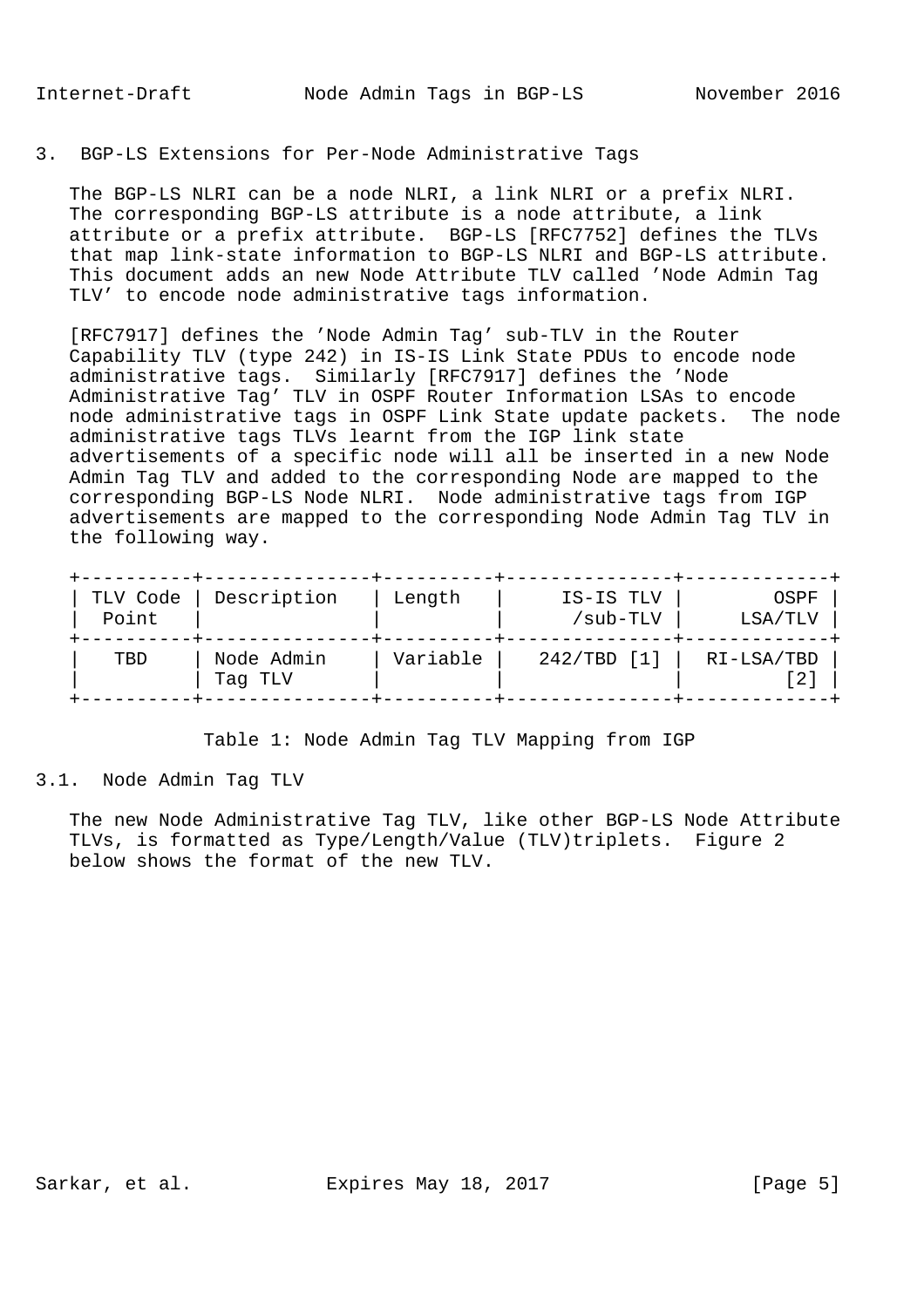| 0             | 2<br>3<br>0 1 2 3 4 5 6 7 8 9 0 1 2 3 4 5 6 7 8 9 0 1 2 3 4 5 6 7 8 9 0 1                                                                                                                                                                                 |
|---------------|-----------------------------------------------------------------------------------------------------------------------------------------------------------------------------------------------------------------------------------------------------------|
|               | Type<br>Length                                                                                                                                                                                                                                            |
|               | Flags                                                                                                                                                                                                                                                     |
|               | Administrative Tag #1                                                                                                                                                                                                                                     |
|               | Administrative Tag #2                                                                                                                                                                                                                                     |
| $\frac{1}{2}$ | $\frac{1}{2}$                                                                                                                                                                                                                                             |
|               | Administrative Tag #N                                                                                                                                                                                                                                     |
|               | Type : A 2-octet field specifiying code-point of the new<br>TLV type. Code-point: TBA (suggested 1040)                                                                                                                                                    |
|               | Length: A 2-octet field that indicates the length of the value<br>portion in octets and will be a multiple of 4 octets<br>dependent on the number of tags advertised.                                                                                     |
|               | Value: A 2-octet 'Flags' field, followed by a sequence of multiple<br>4 octets defining the administrative tags.                                                                                                                                          |
|               | Flags: A 2-octet field that carries flags associated with<br>all the administrative flags encoded in this TLV.<br>Following is the format of this field.                                                                                                  |
|               | 0 1 2 3 4 5 6 7 8 9 0 1 2 3 4 5<br>+-+-+-+-+-+-+-+-+-+-+-+-+-+-+-+-+-+<br> L <br>Reserved<br>+-+-+-+-+-+-+-+-+-+-+-+-+-+-+-+-+                                                                                                                            |
|               | The following bit flags are defined:                                                                                                                                                                                                                      |
|               | L bit : If the L bit is set $(1)$ , it signifies that<br>all administrative flags encoded in this<br>TLV has per-area(or level in IS-IS) scope,<br>and should not be mixed with ones with same<br>value but with 'global' scope (L bit reset<br>to $0)$ . |
|               |                                                                                                                                                                                                                                                           |

Sarkar, et al. Expires May 18, 2017 [Page 6]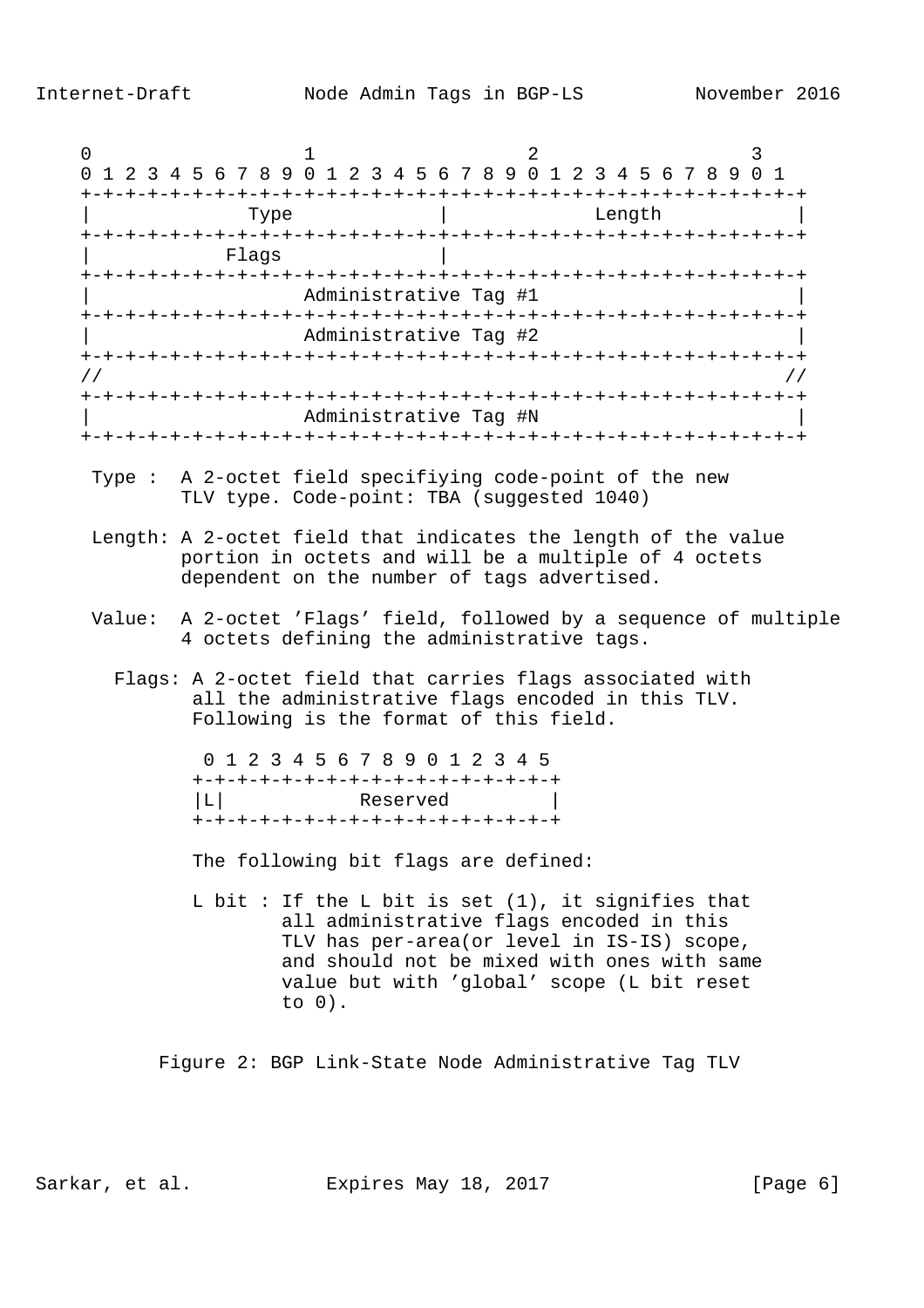This new type of 'Node Admin Tag' TLVs can ONLY be added to the Node Attribute associated with the Node NLRI that originates the corresponding node administrative tags in IGP domain.

 All the node administrative tags with 'per-area' (or per-level) scope, originated by a single node in IGP domain SHALL be re originated in a single 'Node Admin Tag' TLV and inserted in the Node NLRI generated for the same node. Similarly, all the node administrative tags with 'global' scope originated by the same node in IGP domain SHALL be re-originated in another 'Node Admin Tag' TLV and inserted in the same Node NLRI generated for the originating node. Multiple instances of a TLV may be generated by the BGP-lS router for a given node in the IGP domain. This MAY happen if the original node's link state advertisement carries more than 16383 node administrative groups and a single TLV does not provide sufficient space. As such multiple occurence of the 'Node Admin Tag' TLVs under a single BGP LS NLRI is cumulative.

 While copying node administrative tags from IGP link-state advertisements to corresponding BGP-LS advertisements, the said BGP- LS speaker MAY run all the node administrative flags through a locally configured policy that selects which ones should be exported and which ones not. And then the node administrative tag is copied to the BGP-LS advertisement if it is permitted to do so by the said policy.

# 4. Elements of Procedure

 Meaning of the Node administrative tags is generally opaque to BGP Link-State protocol. Router advertising the node administrative tag (or tags) may be configured to do so without knowing (or even explicitly supporting) functionality implied by the tag.

 Interpretation of tag values is specific to the administrative domain of a particular network operator. The meaning of a node administrative tag is defined by the network local policy and is controlled via the configuration. However multiple administrative domain owners may agree on a common meaning implied by a administrative tag for mutual benefit.

 The semantics of the tag order has no meaning. There is no implied meaning to the ordering of the tags that indicates a certain operation or set of operations that need to be performed based on the ordering.

 Each tag SHOULD be treated as an independent identifier that MAY be used in policy to perform a policy action. Node administrative tags carried by the Node Admin Tag TLV SHOULD be used to indicate a

Sarkar, et al. Expires May 18, 2017 [Page 7]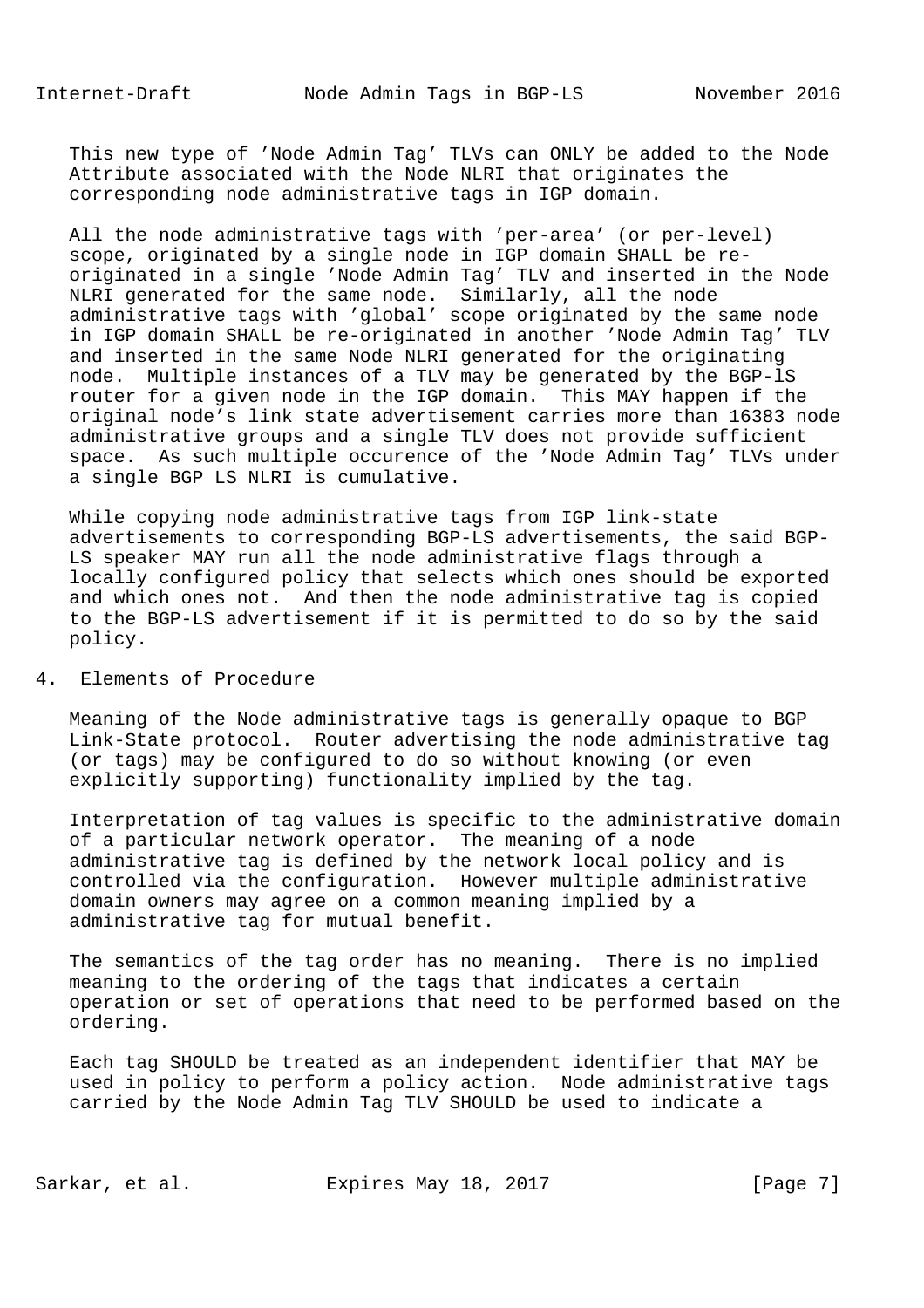independent characteristics of the node in IGP domain that originated it. The TLV SHOULD be considered as an unordered list. Whilst policies may be implemented based on the presence of multiple tags (e.g., if tag A AND tag B are present), they MUST NOT be reliant upon the order of the tags (i.e., all policies should be considered commutative operations, such that tag A preceding or following tag B does not change their outcome).

 For more details on guidance on usage of node administrative tags please refer to section 4 [3] in [RFC7917].

5. Applications

 [RFC7917] and [RFC7777] present some applications of node administrative tags.

 The Policy-based Explicit routing use case can be extended to inter area or inter-AS scenarios where an end to end path needs to avoid or include nodes that have particular properties. Following are some examples.

- 1. Geopolitical routing : preventing traffic from country A to country B to cross country C. In this case, we may use node administrative tags to encode geographical information (country). Path computation will be required to take into account node administrative tag to permit avoidance of nodes belonging to country C.
- 2. Legacy node avoidance : in some specific cases, it is interesting for service-provider to force some traffic to avoid legacy nodes in the network. For example, legacy nodes may not be carrier class (no high availability), and service provider wants to ensure that critical traffic only uses nodes that are providing high availability.

 In case of inter-AS Traffic-Engineering applications, different ASes SHOULD share their administrative tag policies. They MAY also need to agree upon some common tagging policy for specific applications.

 For more details on some possible applications with node administrative tags please refer to section 3 [4] in [RFC7777].

6. IANA Considerations

 This document requests assigning code-points from the registry for BGP-LS attribute TLVs based on table Table 2.

Sarkar, et al. Expires May 18, 2017 [Page 8]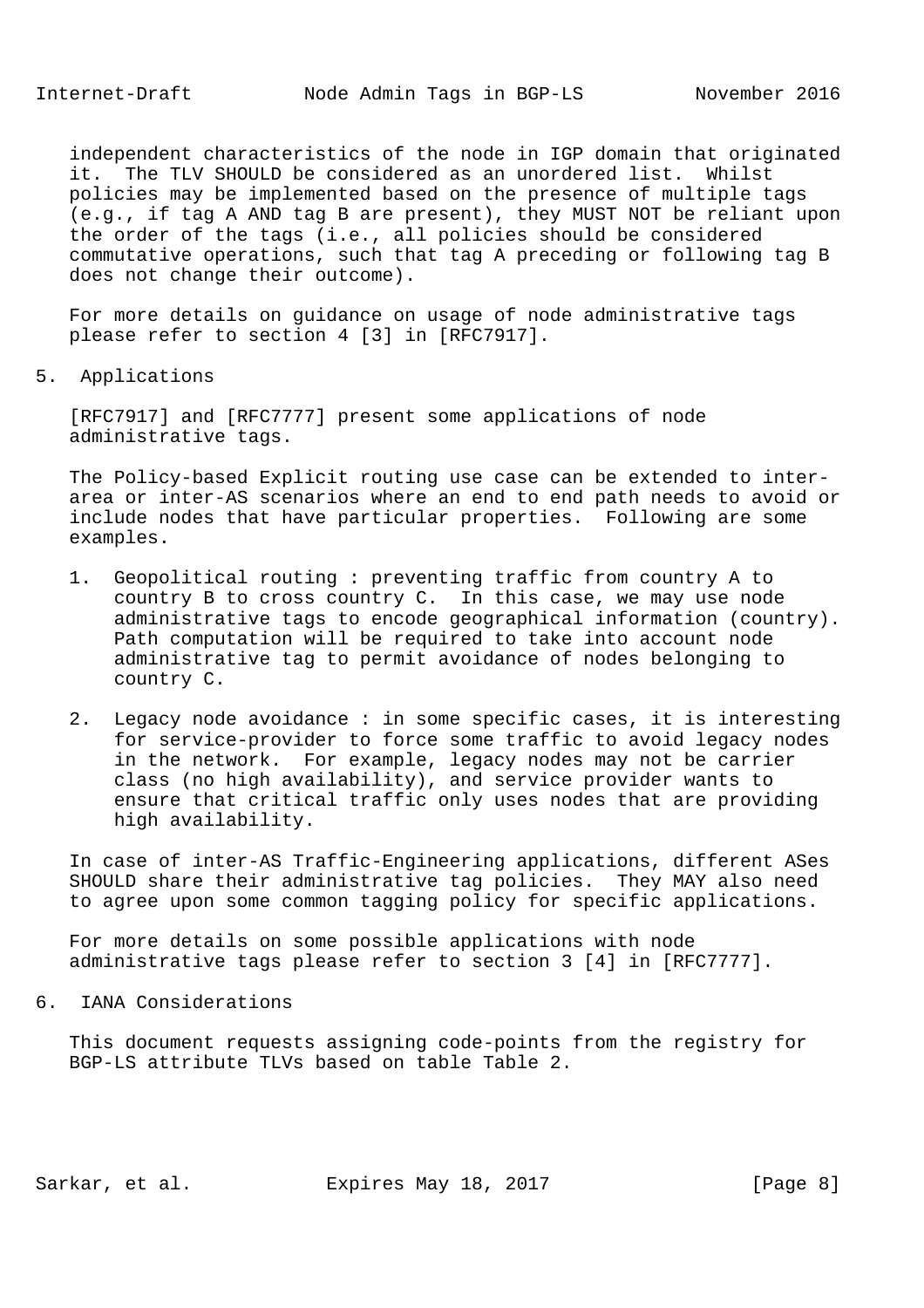7. Manageability Considerations

This section is structured as recommended in [RFC5706].

- 7.1. Operational Considerations
- 7.1.1. Operations

 Existing BGP and BGP-LS operational procedures apply. No new operation procedures are defined in this document.

8. TLV/Sub-TLV Code Points Summary

 This section contains the global table of all TLVs/Sub-TLVs defined in this document.

> +----------------+----------------+----------+ | TLV Code Point | Description | Length | +----------------+----------------+----------+ | 1040 | Node Admin Tag | variable | +----------------+----------------+----------+

Table 2: Summary Table of TLV/Sub-TLV Codepoints

9. Security Considerations

 Procedures and protocol extensions defined in this document do not affect the BGP security model. See the 'Security Considerations' section of [RFC4271] for a discussion of BGP security. Also refer to [RFC4272] and [RFC6952] for analysis of security issues for BGP.

10. Acknowledgements

TBA.

- 11. References
- 11.1. Normative References
	- [RFC2119] Bradner, S., "Key words for use in RFCs to Indicate Requirement Levels", BCP 14, RFC 2119, DOI 10.17487/RFC2119, March 1997, <http://www.rfc-editor.org/info/rfc2119>.
	- [RFC4271] Rekhter, Y., Ed., Li, T., Ed., and S. Hares, Ed., "A Border Gateway Protocol 4 (BGP-4)", RFC 4271, DOI 10.17487/RFC4271, January 2006, <http://www.rfc-editor.org/info/rfc4271>.

Sarkar, et al. Expires May 18, 2017 [Page 9]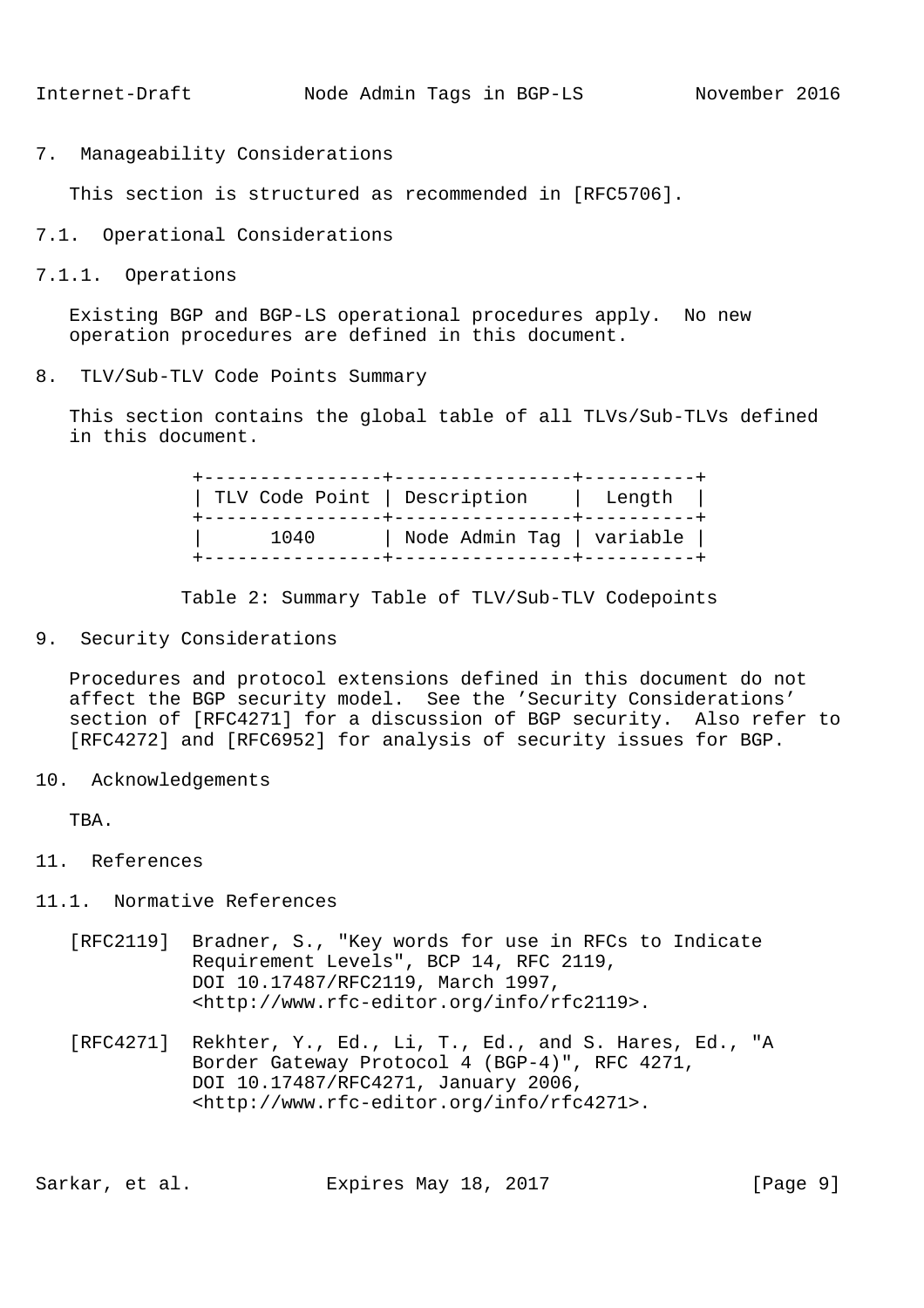[RFC7752] Gredler, H., Ed., Medved, J., Previdi, S., Farrel, A., and S. Ray, "North-Bound Distribution of Link-State and Traffic Engineering (TE) Information Using BGP", RFC 7752, DOI 10.17487/RFC7752, March 2016, <http://www.rfc-editor.org/info/rfc7752>.

### 11.2. Informative References

- [RFC4272] Murphy, S., "BGP Security Vulnerabilities Analysis", RFC 4272, DOI 10.17487/RFC4272, January 2006, <http://www.rfc-editor.org/info/rfc4272>.
- [RFC5706] Harrington, D., "Guidelines for Considering Operations and Management of New Protocols and Protocol Extensions", RFC 5706, DOI 10.17487/RFC5706, November 2009, <http://www.rfc-editor.org/info/rfc5706>.
- [RFC6952] Jethanandani, M., Patel, K., and L. Zheng, "Analysis of BGP, LDP, PCEP, and MSDP Issues According to the Keying and Authentication for Routing Protocols (KARP) Design Guide", RFC 6952, DOI 10.17487/RFC6952, May 2013, <http://www.rfc-editor.org/info/rfc6952>.
- [RFC7777] Hegde, S., Shakir, R., Smirnov, A., Li, Z., and B. Decraene, "Advertising Node Administrative Tags in OSPF", RFC 7777, DOI 10.17487/RFC7777, March 2016, <http://www.rfc-editor.org/info/rfc7777>.
- [RFC7917] Sarkar, P., Ed., Gredler, H., Hegde, S., Litkowski, S., and B. Decraene, "Advertising Node Administrative Tags in IS-IS", RFC 7917, DOI 10.17487/RFC7917, July 2016, <http://www.rfc-editor.org/info/rfc7917>.

#### 11.3. URIs

- [1] http://tools.ietf.org/html/rfc7917#section-3.1
- [2] http://tools.ietf.org/html/rfc7777#section-2.1
- [3] http://tools.ietf.org/html/rfc7917#section-4
- [4] http://tools.ietf.org/html/rfc7777#section-3

#### Authors' Addresses